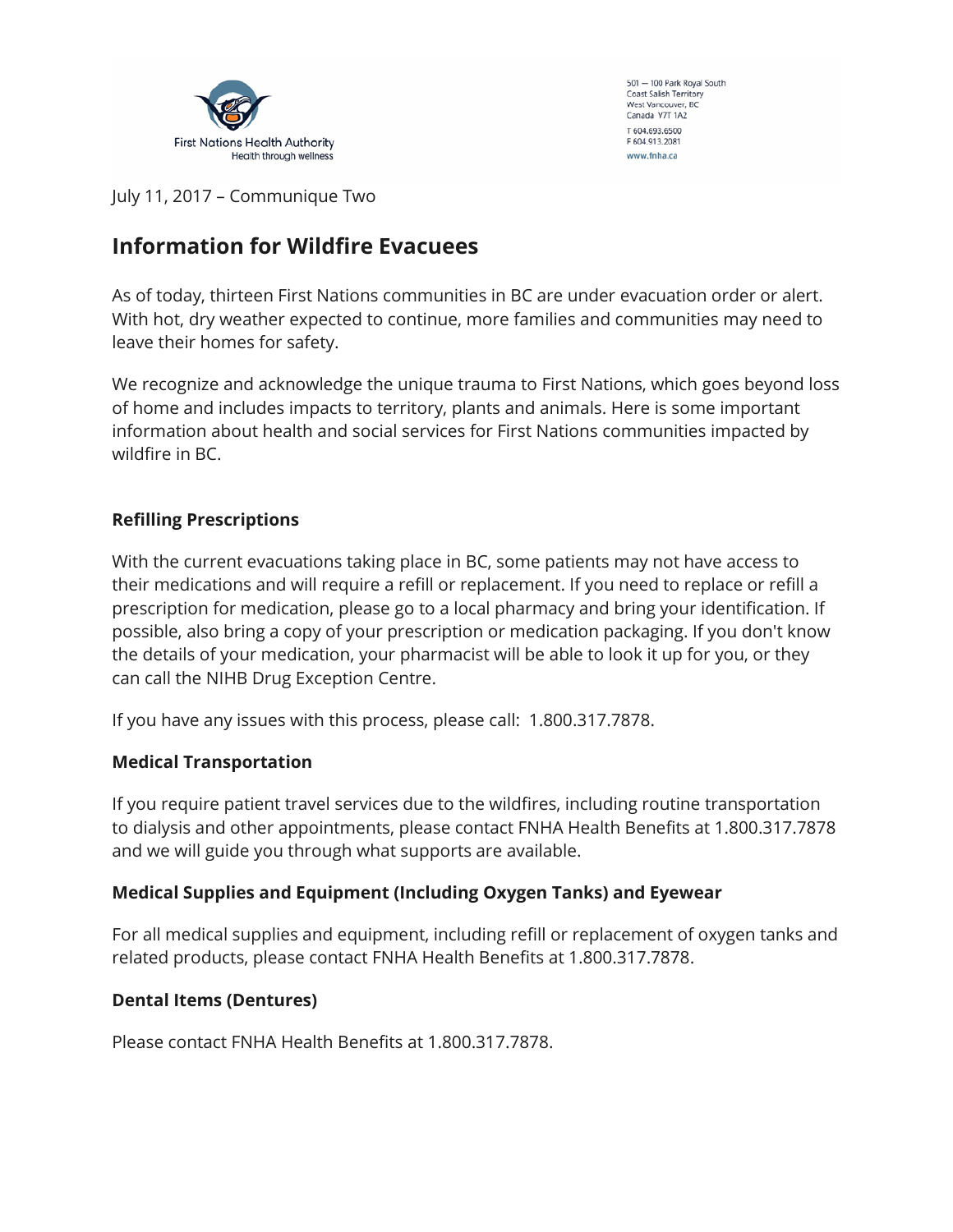

501 - 100 Park Royal South Coast Salish Territory West Vancouver, BC Canada V7T 1A2 T 604.693.6500 F 604.913.2081 www.fnha.ca

#### **Mental Health Supports and Debriefing**

**FNHA Mental Health Resources** 

FNHA has deployed a number of internal and contracted mental health resources to support evacuees in Kamloops and Prince George. Mental health counsellors are visiting hotels with evacuees and evacuation centres.

Clients can also connect with FNHA Mental Health counselling at 1.800.317.7878 to be connected with a counsellor.

**Counsellors at Thompson Rivers University**

Counsellors are available daily at the wildfire evacuee centre at Thompson Rivers University (TRU). Please go to the Secwepemc Health Caucus booth by the Sacred Space at TRU and the staff there can support connection to the counsellors.

Provincial Health Services Authority (PHSA) has a disaster psychosocial response program team available at TRU including a social worker, psychologist and other allied health professionals. Please locate individuals wearing purple shirts or ask reception centre staff to be connected to Disaster Psychosocial Volunteers (DPS Volunteers).

**Traditional and Elders Support**

Traditional and Elders support is available throughout the day. To access this service, see the Secwepemc Health Caucus booth.

**Support for First Nations at College of New Caledonia**

In Prince George at the College of New Caledonia (CNC), FNHA has a table set up in the gym to support First Nations. Health and social support are available from 9:00 to 5:00 daily. Please contact Julie Morrison, Crisis Response Advisor, FNHA Northern Region (778.349.4376) with any questions.

#### **Nursing Health Centre Closures**

First Nations Health Authority Public Health Nursing services are closed due to evacuation order in the following communities: Ashcroft, Bonaparte, Oregon Jack Creek, Anaham, Stone, Toosey and Alexandria. The Interior Health-operated clinic at Alexis Creek is also closed. Nursing Services will work alongside Interior Health to identify safe and appropriate care areas and, as able, impacted nursing staff will be deployed to these areas.